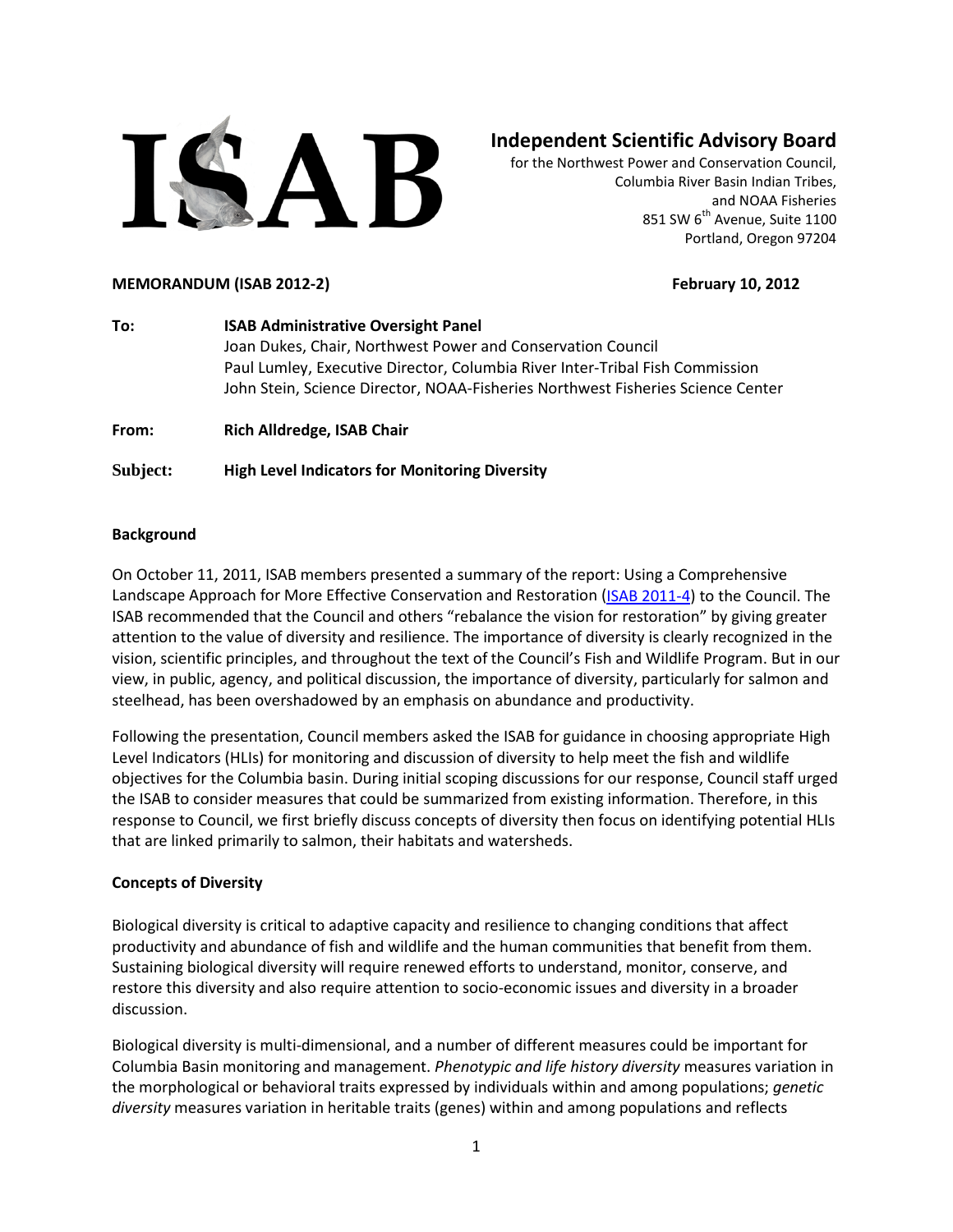evolutionary history and evolutionary potential; *taxonomic diversity* measures the number and relative abundance of recognized species; and *ecological* or *functional diversity* measures variation in the roles, or functional organization, of components of the ecosystem. Biological diversity, in all its dimensions, ultimately depends on the maintenance of diversity in landscapes, habitats, and the biophysical and ecological processes that shape them.

Biological diversity is linked to *social and economic diversity* as well. Communication and understanding of the role that biological diversity plays for people is key to the choices people make to address natural resource issues. But diversity in human systems themselves is also important. Resilience and adaptive capacity in both human and natural systems is ultimately underpinned by diversity brought about by alternative ways of thinking and doing, and by recognizing that long term benefits may require some loss of short term control. One concern is that socioeconomic systems tend to select current conditions over alternatives that may have more diverse and resilient future outcomes (Fernandez 1991). People in socioeconomic networks tend to interact with those who have similar characteristics, attitudes, and behaviors (McPherson et al. 2001, Centola 2011) that can narrow the alternatives considered with respect to diversity and resilience. The Council will benefit from raising interest and understanding among a greater diversity of participants, which will lead to broader and more effective support for conservation and restoration actions. Surveys of public understanding and views of diversity should inform any long-term attempt to build support for a more broadly based program.

Over the last two centuries, the Columbia Basin has lost diversity in many dimensions, although some taxonomic diversity has been gained through the introduction and expansion of non-native species. Some attempts to quantify changes and establish a historical frame of reference exist for salmon and steelhead. A few efforts have focused on life history diversity, genetic diversity, and representation of historic habitats at the scale of the entire Basin (Lee et al. 1997, Burke 2004, Bottom et al. 2005, Gustafson et al. 2007, McClure et al. 2008). Others have considered populations at finer scales (Isaak et al. 2003, Moore et al. 2010). For the most part, changes in diversity have been linked to large scale land conversion (Lee et al. 1997); impassable dams and large scale habitat loss (McClure et al. 2008); replacement of widely dispersed, natural sources of production with simpler, concentrated, artificial ones (Burke 2004); species introductions for recreational fishing; and even manipulation of migrations that affect habitat use by juveniles (Bottom et al. 2005). All these issues are the focus of considerable funding, research, restoration, policy reform, and debate. But, the fact remains there is limited baseline information or capacity to generate and understand trends in diversity and their ties to actions being implemented across the Basin.

## **Suggested Steps**

One possibility for defining appropriate diversity HLIs is to summarize information synthesized in the five-year status reviews for salmon recovery (Ford et al. 2010) and that reported by the Columbia Basin Fish and Wildlife Authority (CBFWA 2011). Viability risk has been characterized based on indices of abundance, productivity, diversity, and spatial structure across populations and broader recovery units. Summaries of the number or proportion of populations at risk overall, or more specifically, of those failing to meet required conditions of diversity and spatial structure, could be used to portray trends at different scales across watersheds, subbasins, recovery units, and even the entire Basin. Color-coded maps or summaries of the number or proportion of populations in each class could provide a sense of existing conditions and highlight any changes over the five-year review period. A comparison with the conditions believed to exist before development could provide useful context.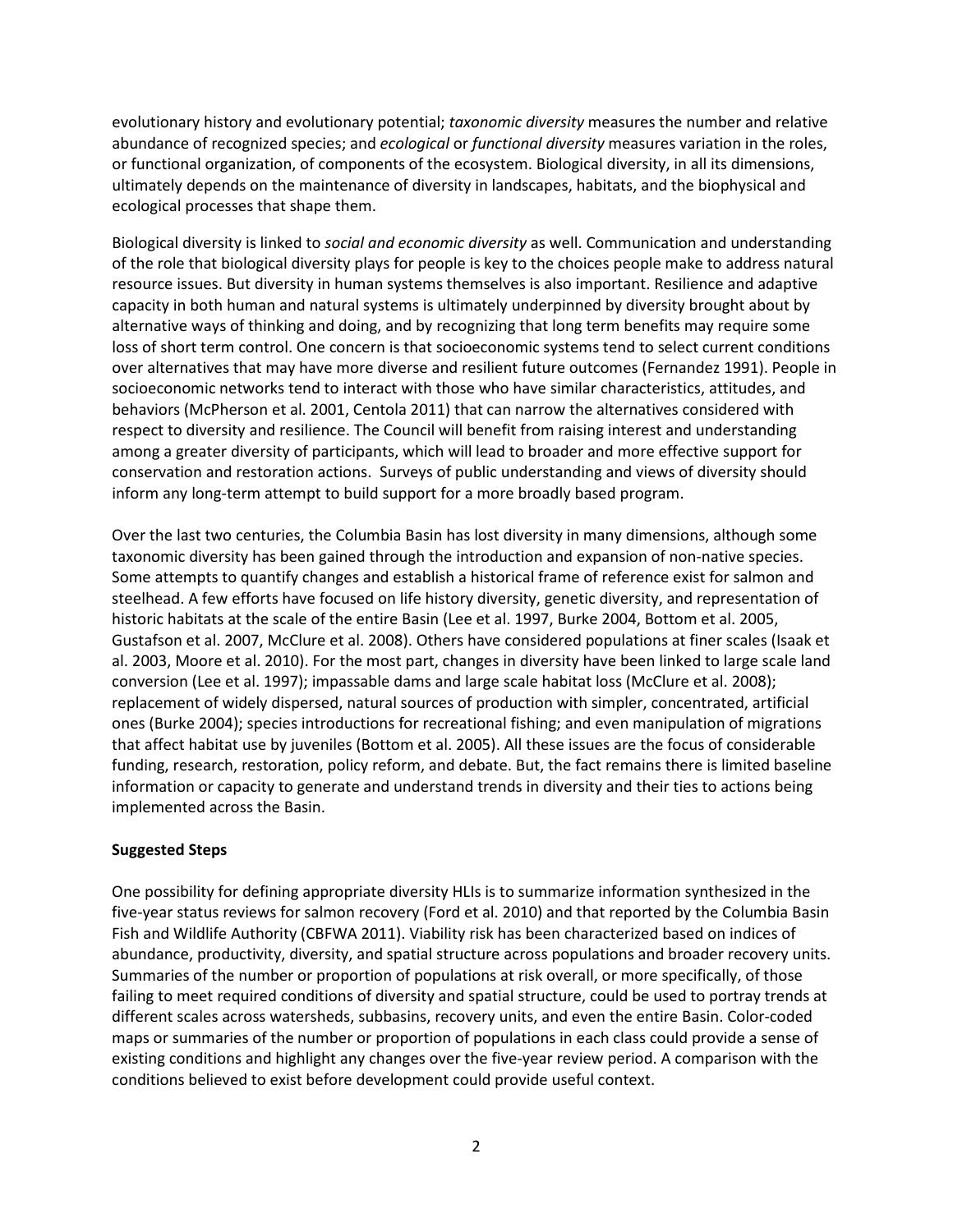Council staff, the ISAB, or others might be able to develop more refined HLIs with other existing data, but that will require efforts to better understand the availability, utility, and limitations of the information. For example, existing monitoring of adult and juvenile migrants may provide information on variation in size, timing, and duration of habitat use, at different points in the river system. Burke (2004) showed substantial changes have occurred in life history patterns for migrating juveniles in the estuary. It may be possible to explore similar patterns with data from routine counting, marking and recovery efforts currently in place for river and tributary sites. Recent work exploring salmon life history patterns in the estuary might be extended to track changes in life history diversity in response to hatchery reform and habitat actions across the entire Basin. The infrastructure used to monitor juvenile outmigration and adult returns provides data on spatial and temporal patterns in migration, the size and age when scales are collected, and origin of migrants. Aggregate migration patterns reflect the relative contributions of geographically distinct populations and production areas, major life history types, habitat opportunities, and the influence of hatcheries and transport measures (Bottom et al. 2005). Thus, changing migration patterns could provide important clues about changing conditions or the effects of large-scale interventions in the Basin. Exploration of the temporal and spatial resolution of data needed to distinguish normal environmental variation such as year-to-year differences from longerterm trends associated with changes in underlying biological diversity will be important.

The relative stability, or alternatively the variability, in abundance of individuals can provide an indirect measure of diversity. This is because the performance of populations is directly influenced by underlying diversity in life history characteristics, population structure, and the representation of a spatially diverse salmon "portfolio" (Schindler et al., 2010). Isaak et al. (2003) and Moore et al. (2010) used redd counts for Chinook salmon from the Middle Fork Salmon River and Snake River to show that stability of populations or groups of populations was tied to the spatial representation of spawning habitats. The implication is that consistent and continuous monitoring of abundance might be used to define an important component of salmon spatial diversity. Long-term measures of abundance both in the river (2011) and among individual populations (Ford et al. 2010) are widely available. Work like that done in the Snake River could be extended to other systems and larger scales allowing resolution of trends indicative of local and regional diversity in much of the Basin. But, again this will require some effort to understand and resolve meaningful patterns.

A variety of initiatives aim to catalogue habitat restoration actions, habitat condition, and population sizes across watersheds and recovery units. It may be possible to summarize consistent measures of spatial diversity or representation of habitat and populations as another proxy for phenotypic, life history and genetic diversity that cannot be measured directly. For example, the U.S. Forest Service has developed a nationwide Watershed Condition Framework to track the condition of 6<sup>th</sup> level HUCs and also supports several large-scale habitat monitoring efforts within the Basin, such as PIBO and AREMP. The recovery status review explores the application of remote sensing to characterize land cover and its change through time and summarizes measures of abundance across multiple populations or larger recovery units (Ford et al. 2010). Using some of the ideas above, it may be possible to summarize consistent measures of the spatial structure of populations, functioning watersheds or landscapes that ultimately underpin multiple forms of diversity. Walters and Cahoon (1985) provide an example of this approach based on relative abundance among salmon stocks. Isaak et al. (2006) used the same approach to consider the loss of spatial diversity in the Middle Fork Salmon. Simple summaries of the spatial distribution fish or habitat condition across populations could illuminate trends across larger networks or recovery units and environmental gradients (McClure et al. 2008).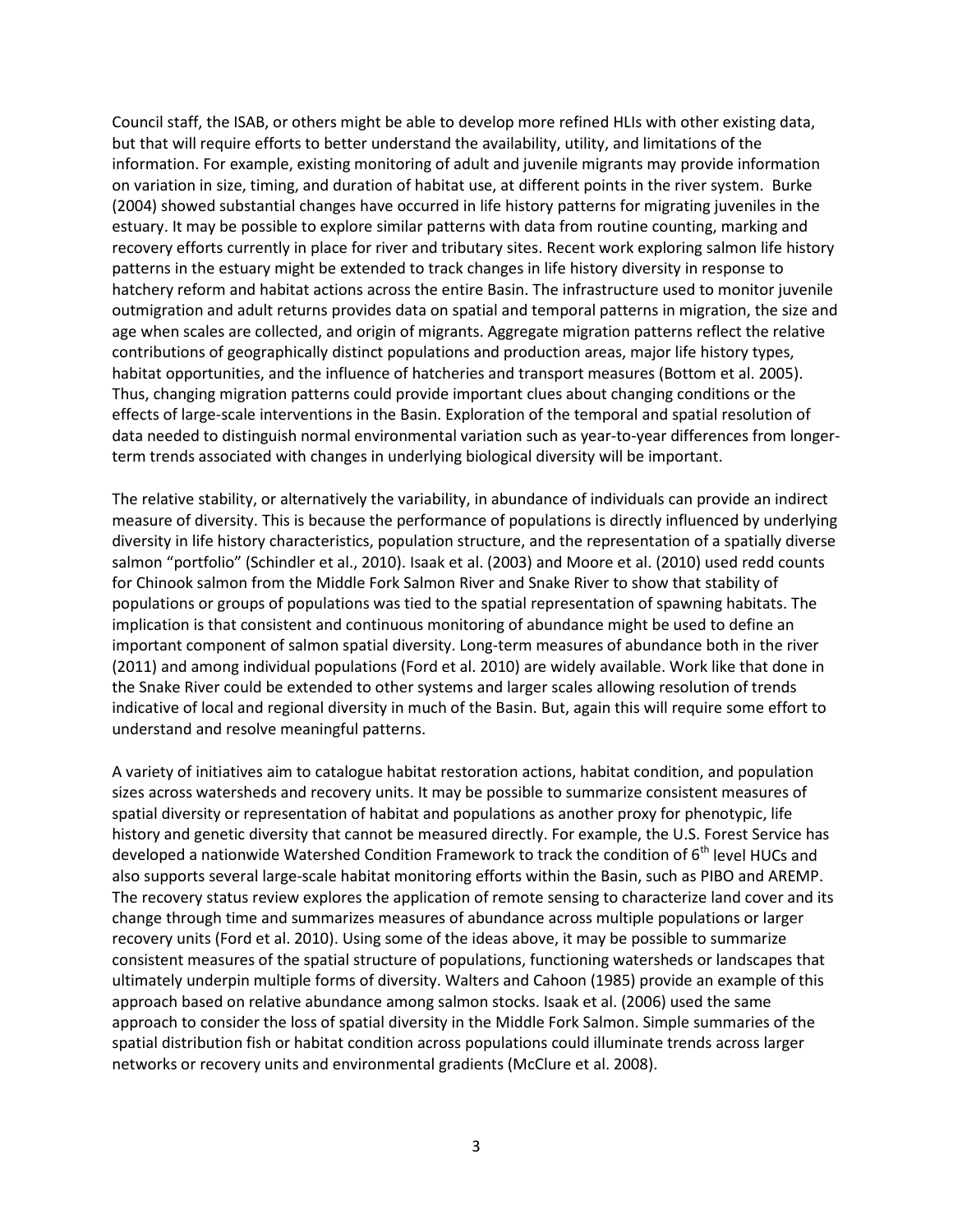Broader and more consistent assessment of habitat conditions and the representation of functional diversity sustained by a diverse network of habitats might be refined by combining data from traditional and remote sensing methods with data from ongoing large-scale monitoring by the Forest Service, EPA, or other groups. Results from such efforts might be integrated with emerging landscape, watershed, and stream channel classification systems (Beechie and Imaki 2011, Whittier et al. 2011) to more effectively characterize and track the distribution of well-functioning watersheds and landscapes as well as the appropriate distribution of restoration actions to achieve a more diverse representation. Council staff members, in collaboration with the Northwest Habitat Institute, have developed measures of functional diversity for wildlife that can be linked to existing land cover and condition (Marcot and Vander Heyden 2001). These measures might be extended to consider ecological and functional conditions for aquatic systems. The evolving tools of systematic conservation planning might be used to strengthen our understanding of the relationships between landscape and ecological conditions and all forms of biological and ecological diversity (Strecker et al. 2011).

Genetic markers, a baseline of genetic structure and variability, and the analytical capacity to exploit them (Roegner et al. 2010) have expanded dramatically in recent years making it possible to consider both the diversity and representation of populations or population groups across the large regions. These tools might be adapted to consider representation of genetic diversity and production sites as fish move through the river and across time.

Recent efforts to characterize fish communities and the role of invasive species in the basin (Lee et al. 1997, Sanderson et al. 2009) might be formalized as periodic measures of broad taxonomic diversity and ecological function (Magurran et al. 2011).

## **Moving Forward**

With a possible exception of the recovery status information, development of HLIs for biological diversity will require significant work. New spatial and temporal summaries of existing data on abundance may provide substantial information about diversity for example, but some effort will be needed to understand the gaps in, and limitations of, those data. We recommend that Council staff, the ISAB, or some other entity identify and evaluate specific HLI measures that can be gleaned from existing data and ongoing efforts. Data gaps should be identified and prioritized, and strategies developed for filling these gaps. Studies that evaluate and quantify the links between the different forms of diversity with abundance, productivity, and resilience should be pursued. Innovative research and other activities, such as focused workshops, should explore alternative ways to monitor diversity and guide further investment.

These scientific questions should not delay increased engagement of Basin residents in discussions to better understand and incorporate diversity into Council objectives and goals. An important step will be greater socioeconomic engagement on HLIs for diversity (ISAB 2011-4, Criterion 1). The discussion above is about measures of biological diversity, but successful restoration of fish and wildlife populations depends on public knowledge and support. The diversity of fish and wildlife is linked to socioeconomic systems (Smith 1994, Berkes et al. 2003) and has been eroded by human actions (Bottom 1997, Mitchell and Duncan 2009). A specific HLI, such as the ratio of wild to hatchery salmon in run segments, could be used to engage public discussion about the relation that diversity and resilience have with efforts to influence abundance and productivity. A simple accounting of the number of extant populations or the viability risk of populations outlined above could serve a similar purpose. As the diversity discussion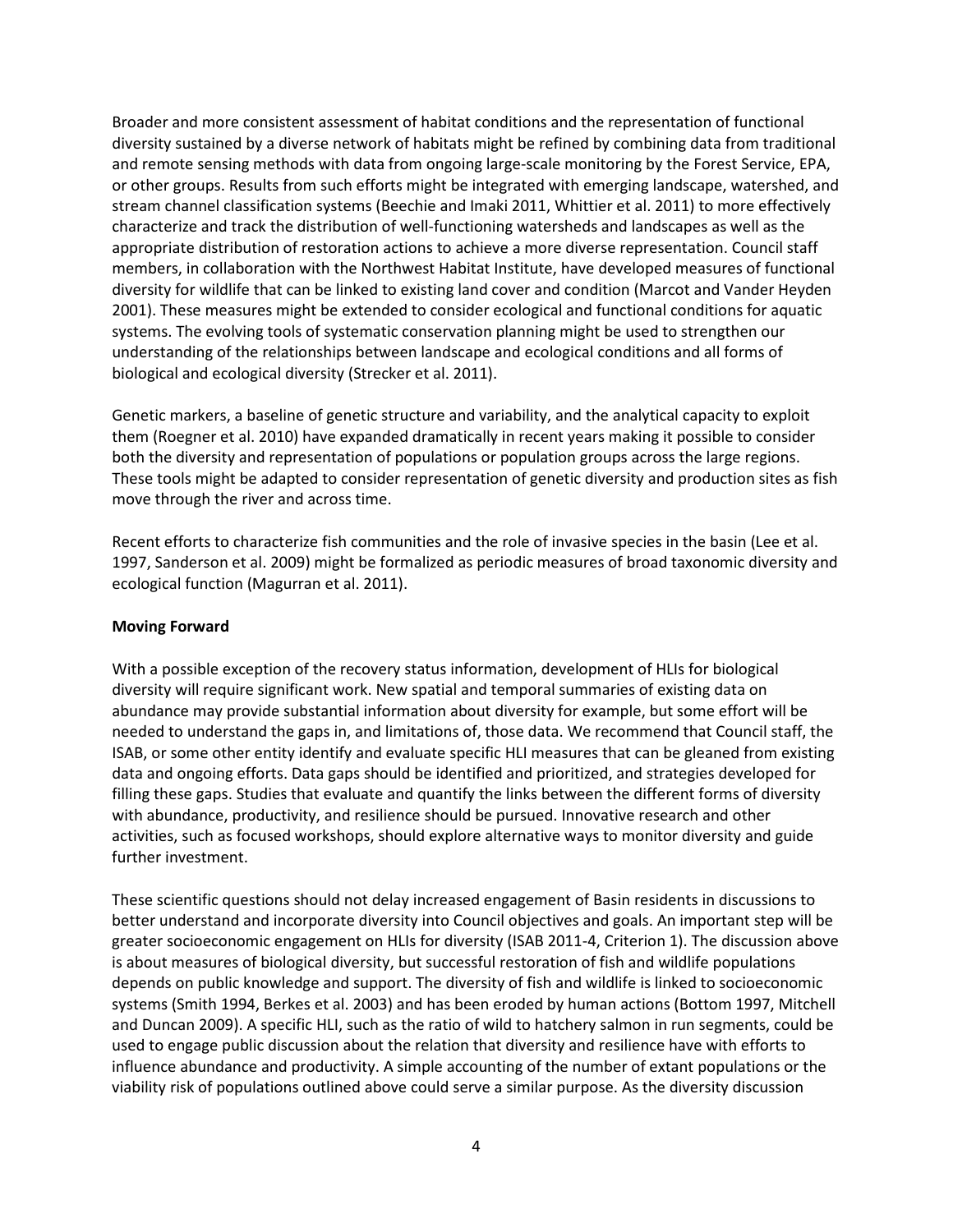progresses, indicators of public knowledge and support for including a diversity metric in the Fish and Wildlife Program would be useful to explore.

#### **References**

- Beechie T., H. Imaki. (2011, In Review) Predicting channel patterns based on landscape and geomorphic controls in the Columbia River Basin, USA. Submitted: Water Resources Research.
- Berkes F., J. Colding, C. Folke, eds. 2003. Navigating social–ecological systems: Building resilience for complexity and change. Cambridge University Press.
- Bottom DL. 1997. To till the water: A history of ideas in fisheries conservation. Pages 569–597 in Stouder D.J., P.A. Bisson, R.J. Naiman, eds. Pacific Salmon and their Ecosystems. Chapman and Hall.
- Bottom, D.L., K.K. Jones, T.J. Cornwell, A. Gray, and C.A. Simenstad. 2005. Patterns of Chinook salmon migration and residency in the Salmon River estuary (Oregon). Estuarine, Coastal and Shelf Science 64(1): 79-93.
- Burke, J. 2004. Life histories of juvenile Chinook salmon in the Columbia River Estuary, 1916 to the present. Masters Thesis Oregon State University, Corvallis, OR.
- CBFWA (Columbia Basin Fish and Wildlife Authority). 2011. Status of fish and wildlife resources in the Columbia River Basin. Portland, OR.
- Centola D. 2011. An Experimental Study of Homophily in the Adoption of Health Behavior. Science 334(6060):1269-1272.
- Fernandez, R. 1991. Resistance to Reform: Status Quo Bias in the Presence of Individual- Specific Uncertainty. The American Economic Review. 81(5):1146-1155.
- Ford M.J. (ed.), T. Cooney, P. McElhany, N. Sands, L. Weitkamp, J. Hard, M. McClure, R. Kope, J. Myers, A. Albaugh, K. Barnas, D. Teel, P. Moran, J. Cowen. 2010. Status review update for Pacific salmon and steelhead listed under the Endangered Species Act: Northwest. Draft U.S. Department of Commerce, NOAA Technical Memorandum NOAA-TM-NWFSC.
- Gustafson, R.G., Waples, R.S., Myers, J.M., Weitkamp, L.A., Bryant, G., Johnson, O., and Hard J. 2007. Pacific Salmon Extinctions: Quantifying Lost and Remaining Diversity. Conservation Biology 21(4): 1009–1020.
- Isaak D.J., Thurow R.F., Rieman B.E., Dunham J.B. 2003. Temporal variation in synchrony among Chinook salmon (*Oncorhynchus tshawytscha*) redd counts from a wilderness area in central Idaho. Canadian Journal of Fisheries and Aquatic Sciences 60: 840-848.
- Isaak D.J. and R.F. Thurow. 2006. Network-scale spatial and temporal variation in Chinook salmon (*Oncorhynchus tshawytscha*) red distributions: Patterns inferred from spatially continuous replicate surveys. Canadian Journal of Fisheries and Aquatic Sciences 63: 285-296.
- ISAB (Independent Science Advisory Board). 2011. Using a comprehensive landscape approach for more effective conservation and restoration, ISAB 2011-4. Northwest Power and Conservation Council, Portland, OR.
- Lee D.C., J.R. Sedell, B.E. Rieman, R.F. Thurow, J.E. Williams. 1997. Broadscale assessment of aquatic species and habitats. Chapter 4 in T.M. Quigley, S.J. Arbelbide, eds. An assessment of ecosystem